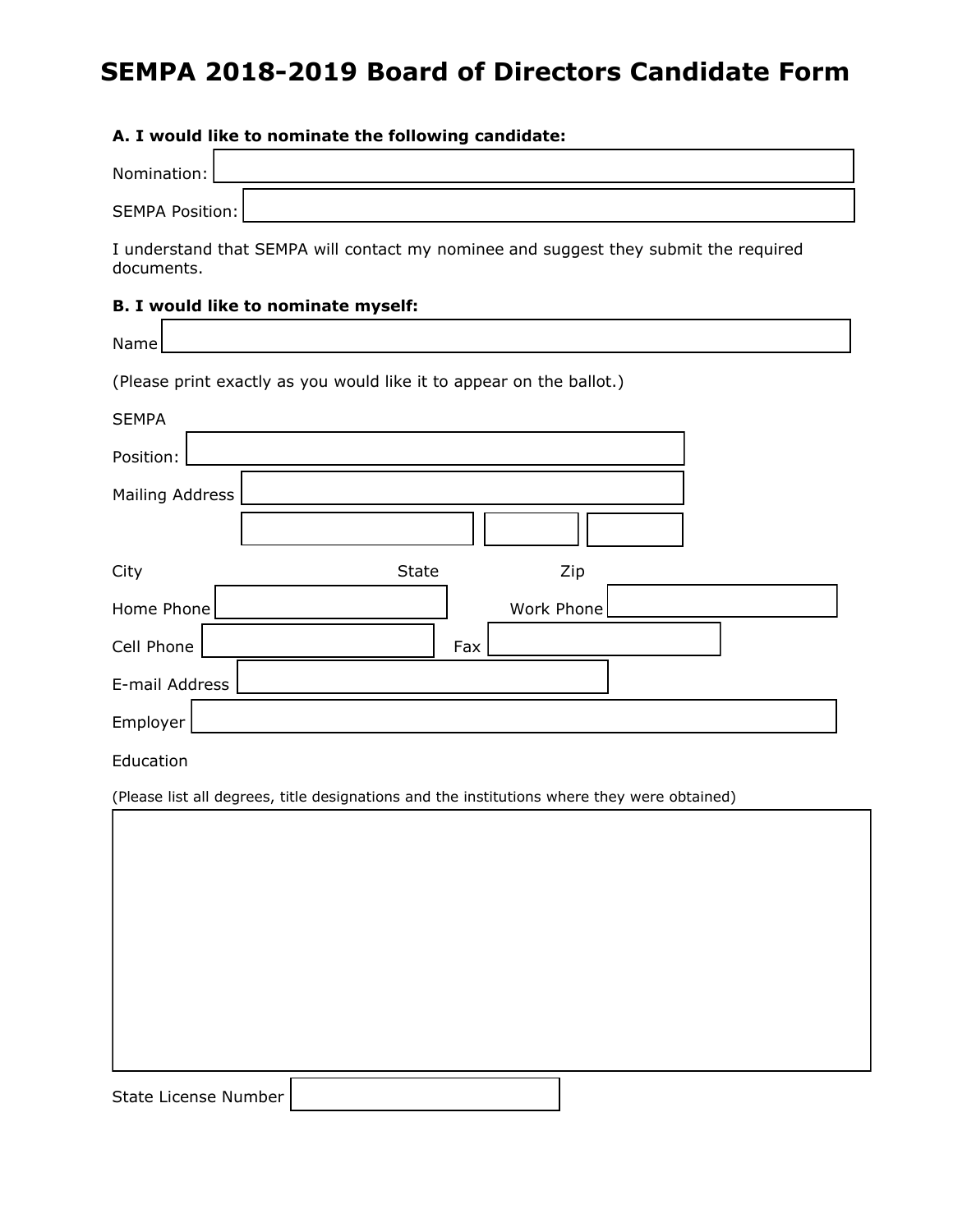## **SEMPA 2018-2019 Board of Directors Candidate Form**

| Are you a SEMPA member?     Yes     No                                     |  |  |
|----------------------------------------------------------------------------|--|--|
| If yes, please provide your member number (if available)                   |  |  |
| Are you an AAPA Member? $\boxed{\phantom{a}}$ Yes $\boxed{\phantom{a}}$ No |  |  |
| If yes, please provide your member number (if available)                   |  |  |

**Service to Emergency Medicine** (Include elected positions to Boards, committees or task force chairmanships or memberships, presentations, publications etc., with years noted)

**Community Involvement** (i.e. church activities, parent organizations, civic groups, etc., with years noted.)

#### **Honors and/or Awards**